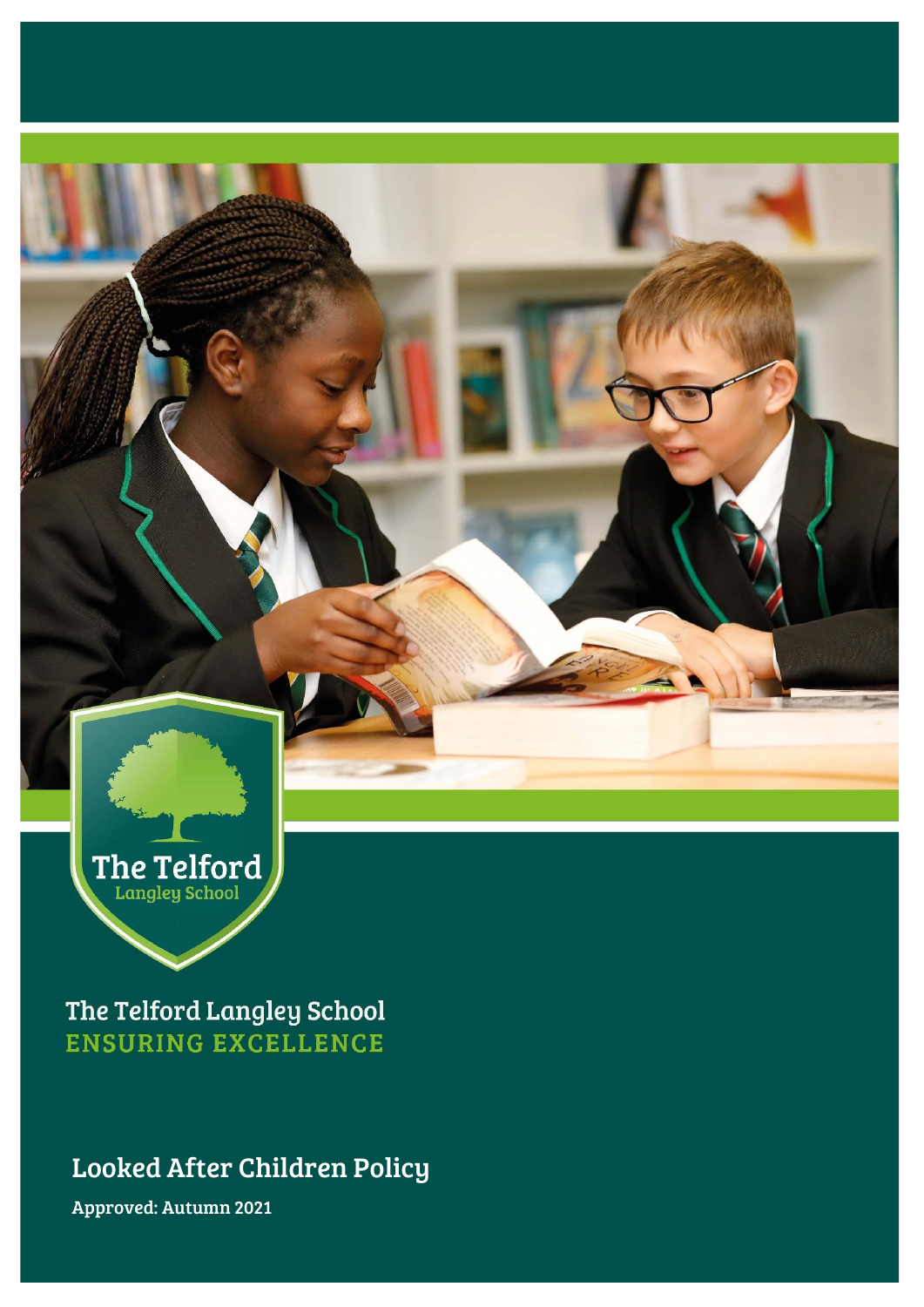# **Looked After Children Policy**

| <b>Policy Name:</b>                   | Looked After Children Policy          |
|---------------------------------------|---------------------------------------|
| <b>Policy Owner:</b>                  | Mrs Lucy Evans, Director of Inclusion |
| <b>Last Reviewed:</b>                 | Autumn 2021                           |
| <b>Policy Approved \ Ratified by:</b> | <b>School Standards Committee</b>     |
| <b>Term Policy Approved:</b>          | Autumn 2021                           |
| <b>Next Review Due:</b>               | Autumn 2022                           |
| <b>Document Version:</b>              | 5.0                                   |

#### **Contents**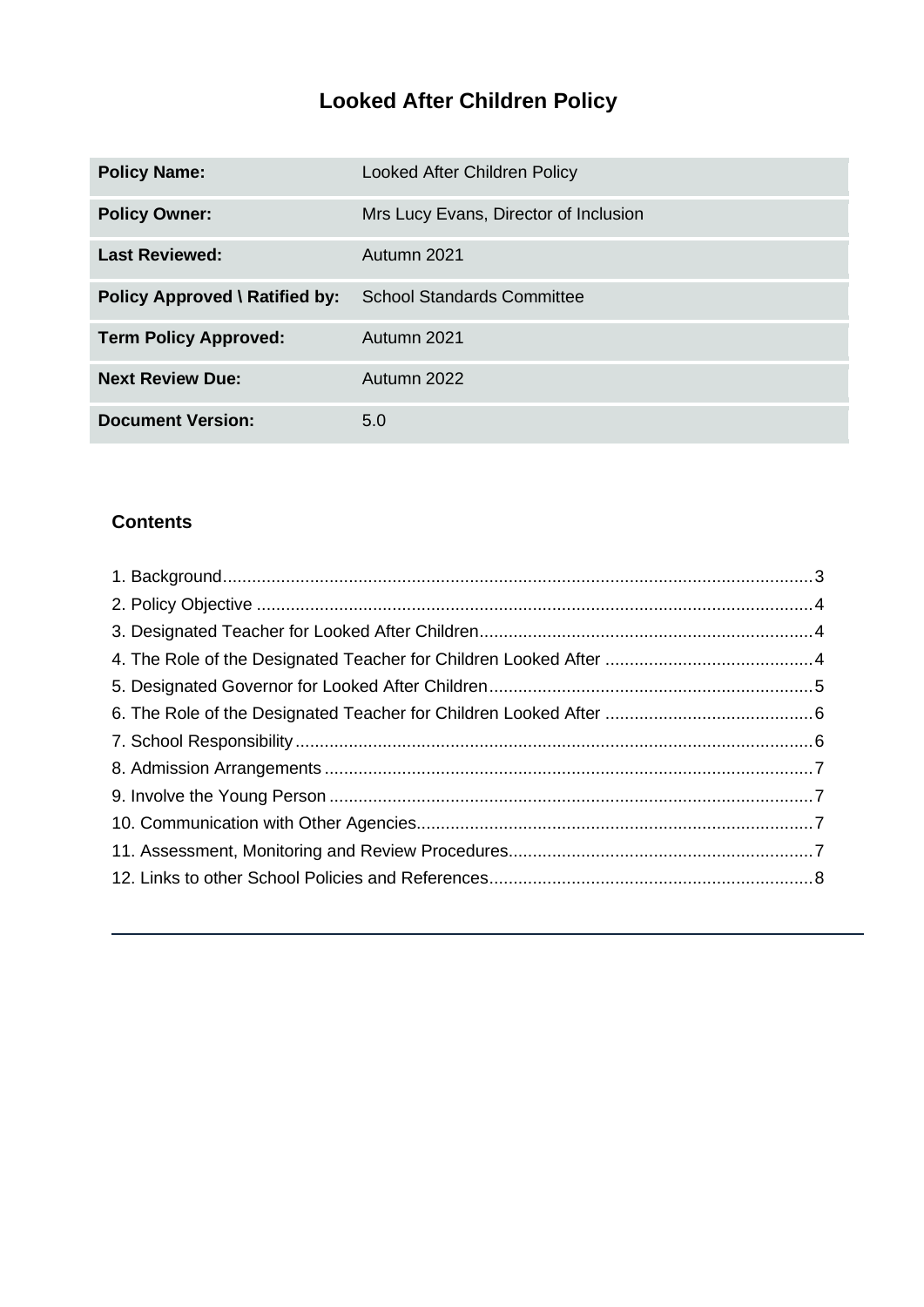# <span id="page-2-0"></span>**1. Background**

There has been concern since the mid-Seventies that the education of children in care has been neglected. Conversely, from about the same time, attention was also being drawn to the important part that successful schooling could play in helping children escape from social disadvantage. In 1995, a joint report by the Social Services Inspectorate and Ofsted stated that the care and education systems were failing to promote the educational achievement of children in care and drew attention to: Poor exam success rates in comparison with the general population. A high level of disruption and change in school placements. Lack of involvement in extracurricular activities. Inconsistent or no attention paid to homework. Underachievement in further and higher education

It is, therefore, essential that schools promote the achievement of such vulnerable children, who may also face additional barriers because of their race, ethnicity, religion and beliefs, sexual orientation or because they are disabled. All schools should have a policy for Children Looked After that is subject to review and approval by the School Standards Committee. The policy should set out not only the ethos of the school in its approach to meeting the needs of children looked after by a local authority, but also the procedures that will ensure participation in high quality learning and progress.

The Children Act (1989) introduced changes in terminology. The term 'in care' now refers solely to children who are subject to Care Orders. Children who are cared for on a voluntary basis are 'accommodated' by the local authority. Both these groups are said to be 'looked after children' (LAC) or children in care or 'children looked after' (CLA) by the local authority. Accommodated children also include those in receipt of respite care – if it exceeds 20 days in one episode or over 120 days a year.

It is important not to confuse a young person's legal status with their living arrangements. For example, a child on a Care Order can be living with:

- Foster carers
- In a children's home
- In a residential school
- With relatives, or
- Even with parents under supervision of Children's Services Similarly, an 'accommodated' child can be living:
- In foster care
- In a children's home, or
- In a residential school

This policy incorporates requirements set out in the statutory guidance on the duty on local authorities to promote the educational achievement of looked after children under section 52 of the Children Act 2004, the Role and Responsibilities of the Designated Teacher – Statutory Guidance for School Governors (2009) and the Telford & Wrekin Policy Statement on Children Looked After and should be read in conjunction with it.

The Children and Families Act 2014 amends section 22 of the Children Act 1989 to require every local authority in England to appoint an officer employed by the authority, or another authority, to make sure that its duty to promote the educational achievement of its looked after children is properly discharged. This officer is referred to as the Virtual School Head (VSH).

It is also important to remember that while Parental Responsibility (PR) for the young person normally lies with the Local Authority and/or the parents, responsibility for day to day decisions is often delegated to the foster carers or staff at the residential home. It is therefore important to ascertain who holds PR and what if any authority has been delegated to carers as soon as possible. Each case will be different as to who will have responsibility and who will need to be kept informed.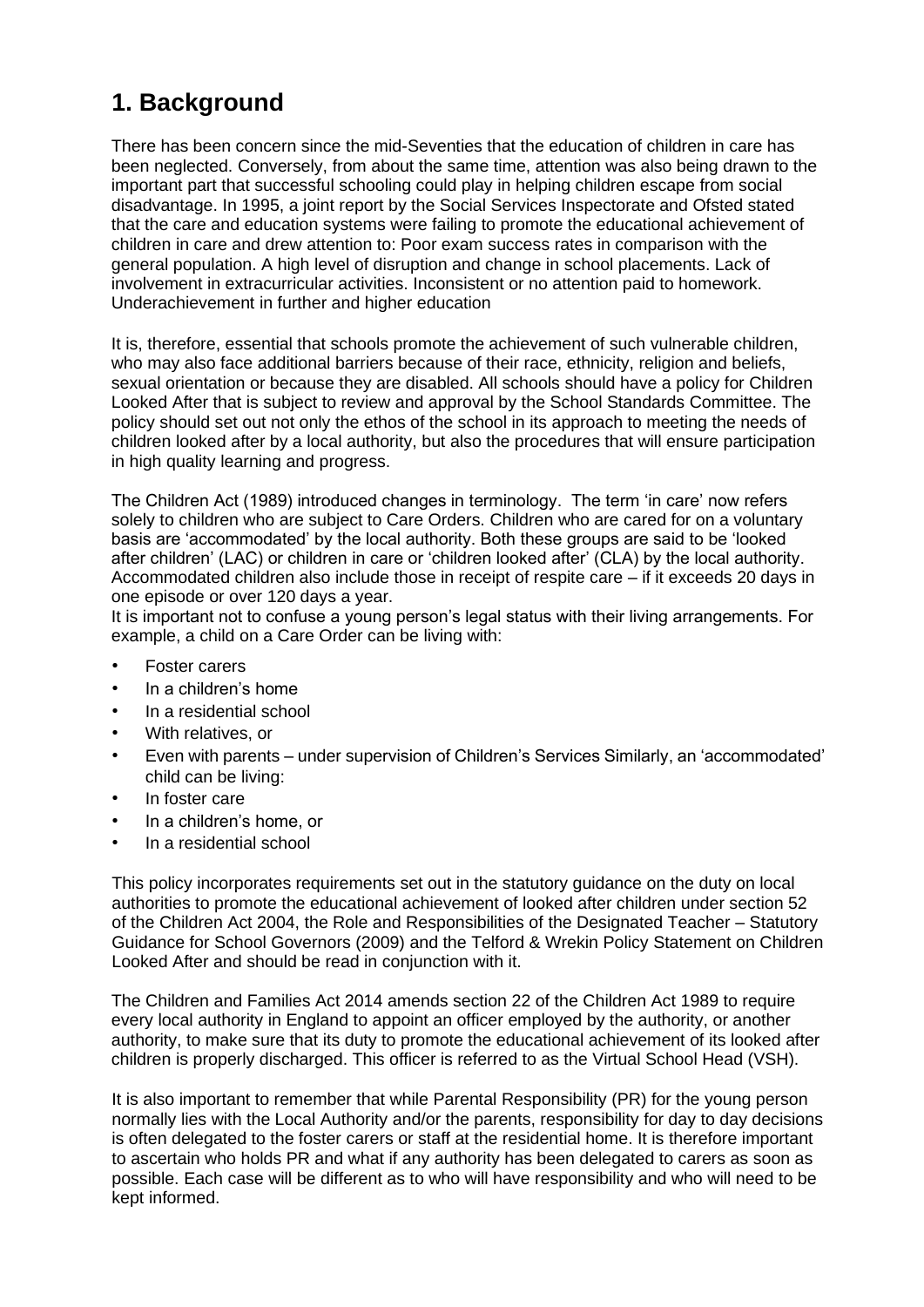# <span id="page-3-0"></span>**2. Policy Objective**

To promote the educational achievement and welfare of looked after children attending The Telford Langley School.

## <span id="page-3-1"></span>**3. Designated Teacher for Looked After Children**

The Name of the Designated Teacher for Children Looked After at The Telford Langley School is Mrs Lucy Evans, Director of Inclusion

## <span id="page-3-2"></span>**4. The Role of the Designated Teacher for Children Looked After**

The role of the Designated Teacher for Looked after Children is:

- To ensure that the educational achievement of each child looked after on roll is monitored, tracked and promoted and wherever possible, accelerated;
- To ensure that there is an up-to-date Personal Education Plan or ePEP with SMART targets that will promote progress:
- To advise on most the effective use of the Pupil Premium Plus during the Personal Education Planning meeting;
- To ensure that the Pupil Premium Plus funding and additional budget share funding (where relevant) is used to support the learning objectives for the student and to be accountable for how the funding is spent with outcomes evidenced;
- To ensure that all staff, both teaching and non-teaching, are aware of the difficulties and educational disadvantage faced by children and young people 'in care' and understand the need for positive systems of support to overcome them;
- To inform members of staff of the general educational needs of children who are in care, and to promote the involvement of these children in school homework clubs, extracurricular activities, home reading schemes, school councils, etc.;
- To ensure that members of staff who teach the children looked after on roll provide accurate progress data and advice on specific learning targets to inform the Personal Educational Planning meeting;
- To act as an advocate for children and young people in care;
- To develop and monitor systems for liaising with carers and colleagues in Children's Services, (CS) and birth parents where appropriate;
- To hold a supervisory brief for all children in care, e.g. to ensure all relevant education and care information is available to school staff where relevant and carer(s), and that this information is kept up to date, used on a need to know basis to help the student overcome obstacles to learning and progress;
- To track and support the educational progress of all children who are looked after in order to inform the school's development plan;
- To intervene quickly if there is evidence of individual underachievement by use of the Pupil Premium Plus funding to accelerate progress;
- To intervene if there is evidence of absence from school or internal truancy;
- To inform the planning and where relevant, transition for children looked after post 16;
- To ensure that the educational targets within the Personal Education Plan are implemented fully, reviewed regularly and that all relevant school staff are aware of them;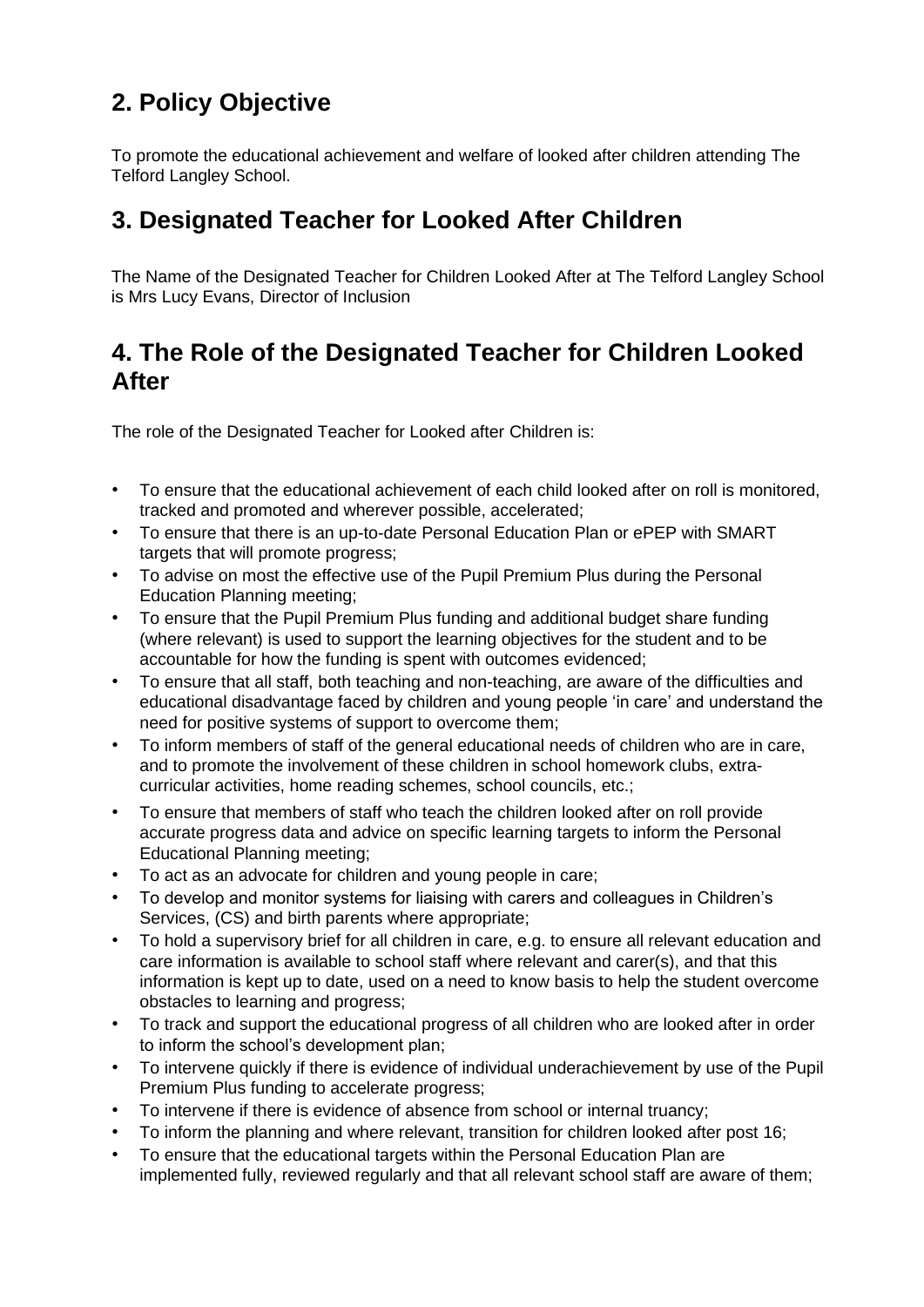- To report to the School Standards Committee, at least on an annual basis, on the outcomes for children looked after;
- To have completed all appropriate training provided by the Virtual Schools Team;
- To ensure that school staff have an awareness of the impact of attachment disorder and pre-care trauma on learning;
- To support the Quality Assurance Process for PEPs and for schools on the implementation of the role and responsibility of the Designated Teacher working with children looked after.

#### **Work with Individual Children Looked After**

- To discuss with individual children, possibly alongside a carer, to arrive at a statement about their care arrangements and circumstances that they would be happy to share with staff and/or pupils;
- To enable the child to make a contribution to the educational aspects of their Care Plan;
- To ensure that the Pupil Voice section of the Personal Education Plan or ePEP is completed for each child and is the result of a one to one meeting so that the views of the student are faithfully represented in the PEP;
- To supervise the smooth induction of a new child looked after into the school;
- To develop in-school strategies to track, promote and accelerate the achievement of looked after children and close the gap between them and their peers;
- To fully support additional learning opportunities that may be available from the Virtual School and partner agencies.

#### **Liaison**

- To liaise with the member of school staff responsible for monitoring children on the Child Protection Plan;
- To develop effective communication with Children's Services, (CS) staff so that the Personal Education Plan or ePEP is congruent with the child's Care Plan;
- To attend, or arrange for someone else to attend, or to contribute in other ways to care planning meetings and statutory reviews;
- To be named contact for colleagues in Children's Services, (CS);
- To ensure the speedy transfer of information between schools, agencies and individuals, and report on the progress and attendance of all children in care on the school roll to the Virtual School as requested – Progress and attainment data submitted each term.

#### **Training**

- To cascade training to school staff as appropriate;
- To attend the annual Designated Teachers conference and participate in area cluster groups for additional training and to share good practice;
- To develop knowledge of procedures by attending training events organised by the Children's Services, (CS), the Virtual School or local Designated Teachers cluster groups;
- To keep informed of any updated guidance from Ofsted, DfE, other research or policy.

## <span id="page-4-0"></span>**5. Designated Governor for Looked After Children**

At the time of publishing, there is no named designated Governor for Looked After Children.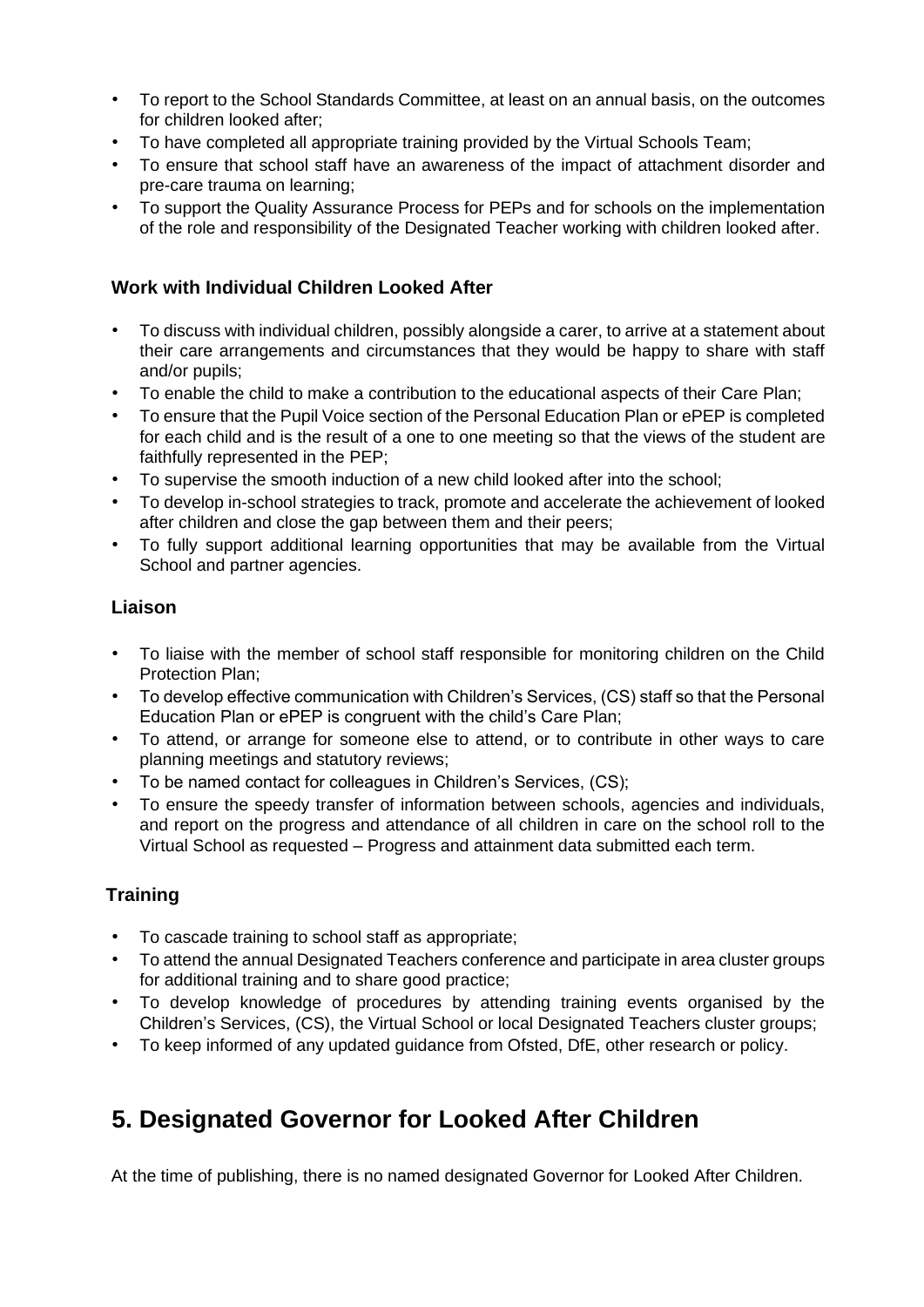## <span id="page-5-0"></span>**6. The Role of the Designated Teacher for Children Looked After**

The named governor will report to the School Standards Committee on an annual basis using the report from the Designated Teacher as source information:

- The number of looked after pupils in the school;
- A comparison of progress as a discrete group, compared with those of other pupils in school and nationally;
- A comparison of attainment measures as a discrete group, compared with those of other pupils in school and nationally;
- The attendance of pupils as a discrete group, compared to other pupils;
- The level of fixed term/permanent exclusions; and
- Pupil destinations after leaving the school.

The named governor should be satisfied that the school's policies and procedures ensure that looked-after pupils have equal access to:

- Full time educational provision at least 25 hours;
- Public examinations:
- Additional interventions to support educational progress e.g. One to One tuition
- Employment Excellence careers guidance;
- Additional education support;
- **Extracurricular activities**
- Work experience
- Pupil Premium Plus funding to raise to raise attainment

The named Governor is encouraged to support the Quality Assurance Process for schools on the implementation of the role and responsibility of the Designated Teacher working with children looked after if offered to ensure and confirm the schools' best practice.

The named Governor will be expected to have completed any relevant CPD and training made available through The Telford Langley School or the Virtual Schools Team.

# <span id="page-5-1"></span>**7. School Responsibility**

It is important that all teaching staff who are in contact with the child or young person are aware that he/she is being looked after by the Local Authority. The responsibility for the transfer of this information should be that of the Head Teacher and/or the Designated Teacher for Children Looked After.

It is appropriate for a member of the support staff team to have knowledge that the young person is in care only when directly involved in the teaching of the young person.

In the absence of the usual class teacher, some information regarding the child's circumstances should be shared with the teacher covering the class. The extent of this sharing should be determined by the Headteacher or the Designated Teacher for Children Looked After.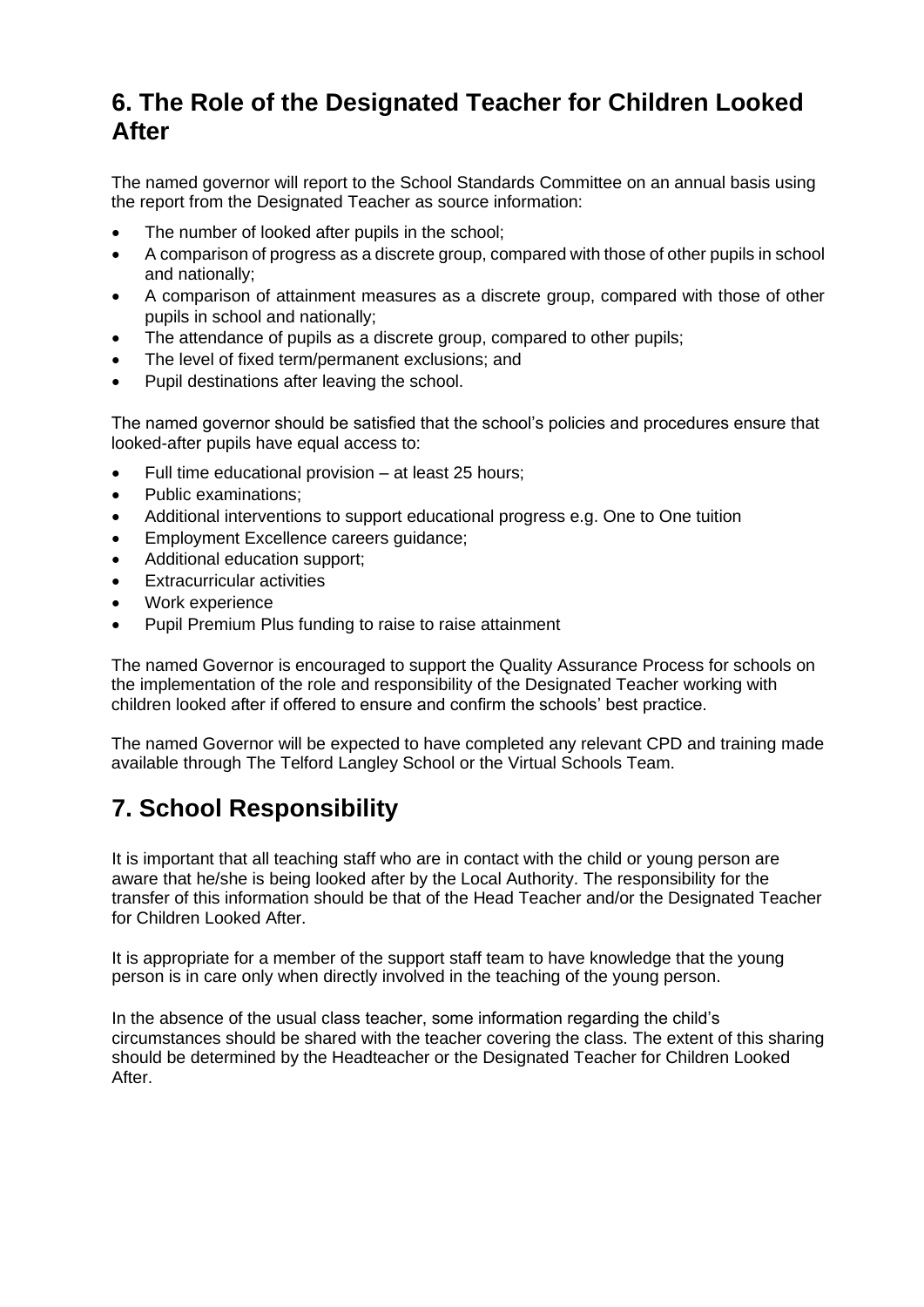## <span id="page-6-0"></span>**8. Admission Arrangements**

On admission, records will be requested from the pupil's previous school and a meeting will be held with carer/parent/Social Worker as appropriate, but always involving someone with parental responsibility. This will provide information to inform the Personal Education Plan. An appropriate school induction will take place.

### <span id="page-6-1"></span>**9. Involve the Young Person**

It is important that a young person is aware that information is being recorded regarding their personal circumstances. How this is shared with them clearly depends on their age and understanding. The explanation should emphasise that the school, the Social Worker, and their carer(s) are working together to promote their education.

It is important that the young person is supported to complete the Pupil Voice section of the Personal Education Plan by the Designated Teacher or a member of school staff under the direction of the Designated teacher to inform the PEP and Care Plan review meetings

It is important to establish the child's view of their changed circumstances and what they want others to know. It is also important to ensure that a Social Worker/teacher/ carers prepares the child for situations when they may be asked about home e.g.By other pupils in the playground.

### <span id="page-6-2"></span>**10. Communication with Other Agencies**

Schools should ensure that a copy of all reports (e.g. End of year reports) should be forwarded to the young person's Social Worker in addition to the foster carer or Residential Social Worker and if appropriate parent/s and the Virtual School. A copy should also be attached to the child's ePEP.

School, education and social work colleagues within Children's Services should endeavour to co-ordinate their review meetings, e.g. to have an Annual Statement or EHC plan Review and a Personal Education Plan or ePEP meeting or review.

Good communication is essential between professionals. It is important to exchange information between formal reviews if there are significant changes in the young person's circumstances, e.g. if school is considering a change of course, there is a change of care placement or there are significant issues that will affect educational provision e.g.; behaviour or attendance.

### <span id="page-6-3"></span>**11. Assessment, Monitoring and Review Procedures**

Each pupil in care will have a Care Plan that will include a Personal Education Plan (PEP) that is developed jointly by the Social Worker and Designated Teacher. This will soon be an ePEP which is used by the Local Authorities where are students are placed in care from. This will identify specific areas of focus and include targets and associated actions to improve performance, progress or educational achievement. Areas for consideration will include:

- Achievement Record (academic or otherwise);
- Development needs (short and long term development of skills, knowledge or subject areas and experiences); and